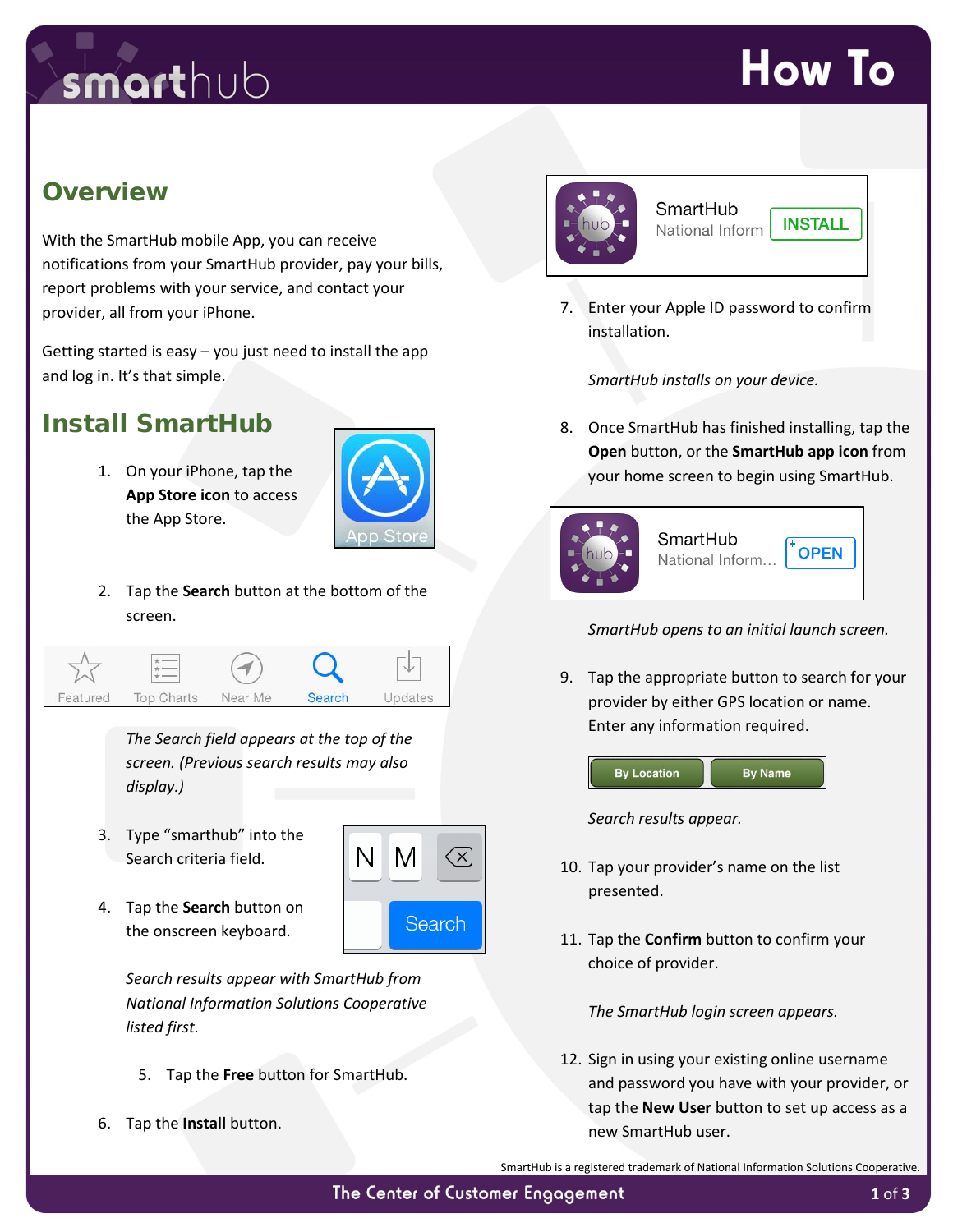## smarthub

### **How To**

#### Create New Account

To access SmartHub, you need to have an online account with your provider. If you do not already have an account, you can create one from within SmartHub. To do so, complete the following:

1. From the SmartHub login screen, tap the **New User** button in the upper right.



#### *The Register screen appears.*

| <b>Register</b><br><b>Cancel</b>                                                             |             |  |
|----------------------------------------------------------------------------------------------|-------------|--|
| Please provide the following identifying<br>information to verify and register your account. |             |  |
| <b>Account Number:</b>                                                                       | Tap to Type |  |
| <b>Last Name:</b>                                                                            | Tap to Type |  |
| <b>E-Mail Address:</b>                                                                       | Tap to Type |  |
| <b>Register</b>                                                                              |             |  |

- 2. Enter your **Account Number** with your provider.
- 3. Tap the **Last Name or Business Name** field and enter that information.
- 4. Enter a valid e-mail address.
- 5. Tap the **Register** button.

*The Security Check screen appears.*

| Register                          | <b>Security Check</b> |
|-----------------------------------|-----------------------|
| <b>Validate By Answering</b>      |                       |
| <b>ZIP Code:</b>                  | Tap to Type           |
| <b>Choose a Security Question</b> |                       |
| Please choose a question          |                       |
| Answer:                           |                       |
|                                   | <b>Register</b>       |

6. Enter the security information required by your provider.

**Note:** Security information may vary. You can be asked for a variety of verification information. Examples include:

- Last bill amount
- Social Security Number
- Birthday (Month and Day)
- Security Question and Answer
- Billing Zip Code
- 7. Tap the **Register** button.

*A Registration Complete alert appears. SmartHub also sends a temporary password to the email address just provided.* 

8. Click **OK**.

SmartHub is a registered trademark of National Information Solutions Cooperative.